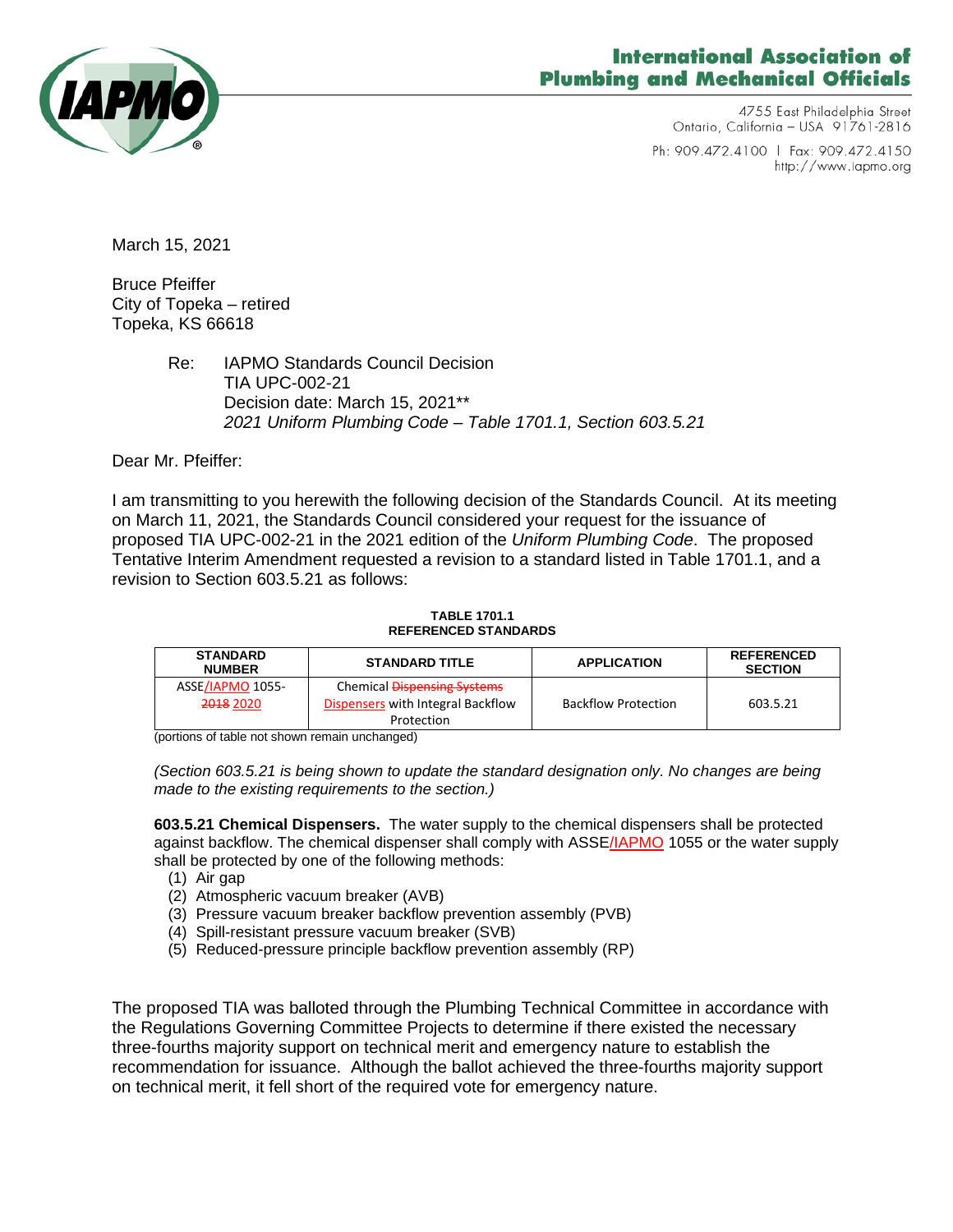B. Pfeiffer IAPMO Standards Council Decision TIA UPC-002-21 Page 2 of 2

When considering an application for a TIA, the Standards Council accords great respect and deference to the IAPMO code and standards development process. In conducting its review, the Council will overturn the result recommended through that process only where a clear and substantial basis for doing so is demonstrated. The Council finds no basis for overturning the recommendation of the Plumbing Technical Committee that the TIA has technical merit. Therefore, it only remains to determine whether the TIA involves an issue of an emergency nature.

Upon a full review and consideration of all the information available to it, the Council finds that the TIA involves an issue of an emergency nature. Accordingly, the Council concludes that a clear and substantial basis exists to amend Table 1701.1 and Section 603.5.21 of the 2021 Uniform Plumbing Code – as noted above – to update the referenced standard to the most current edition. The Council takes note of proponent's technical substantiation, specifically noting that the 2020 edition of the standard corrects a flaw in the previous edition and removes a conflict within the 2021 UPC regarding the use of an integral check valve or check valves for backflow protection. Further, the Council looks to the Regulations Governing Committee Projects Sections 5-2(b), (c), and (d) as applicable to the emergency nature of this TIA. The Council concludes that the issuance of the TIA will reduce the potential of a hazardous event.

Thus, the Council issued TIA UPC-002-21.

Sincerely,

Gabriella Davis Secretary, Standards Council

CC: Monte Bogatz, Executive VP & General Counsel Hugo Aguilar, Senior VP, Codes & Standards Development Enrique Gonzalez, Plumbing TC Staff Liaison IAPMO Standards Council Members of the Plumbing TC

**\*\*NOTE**: Participants in IAPMO's codes and standards making process are advised that limited review of this decision may be sought from the IAPMO Board of Directors. For the rules describing the available review and the method for petitioning the Board of Directors for review, please consult Section 1-7 of the *IAPMO Regulations Governing Committee Projects* and the *IAPMO Regulations Governing Petitions to the Board of Directors from Decisions of the Standards Council*. **Notice of the intent to file such a petition must be submitted to the Petitions Clerk of the Board of Directors within 15 calendar days of the Date of Decision noted in the subject line of this letter.** As this document is an American National Standard (ANS), any persons who have directly and materially affected interests by this decision have the right to appeal to ANSI in accordance with ANSI procedures.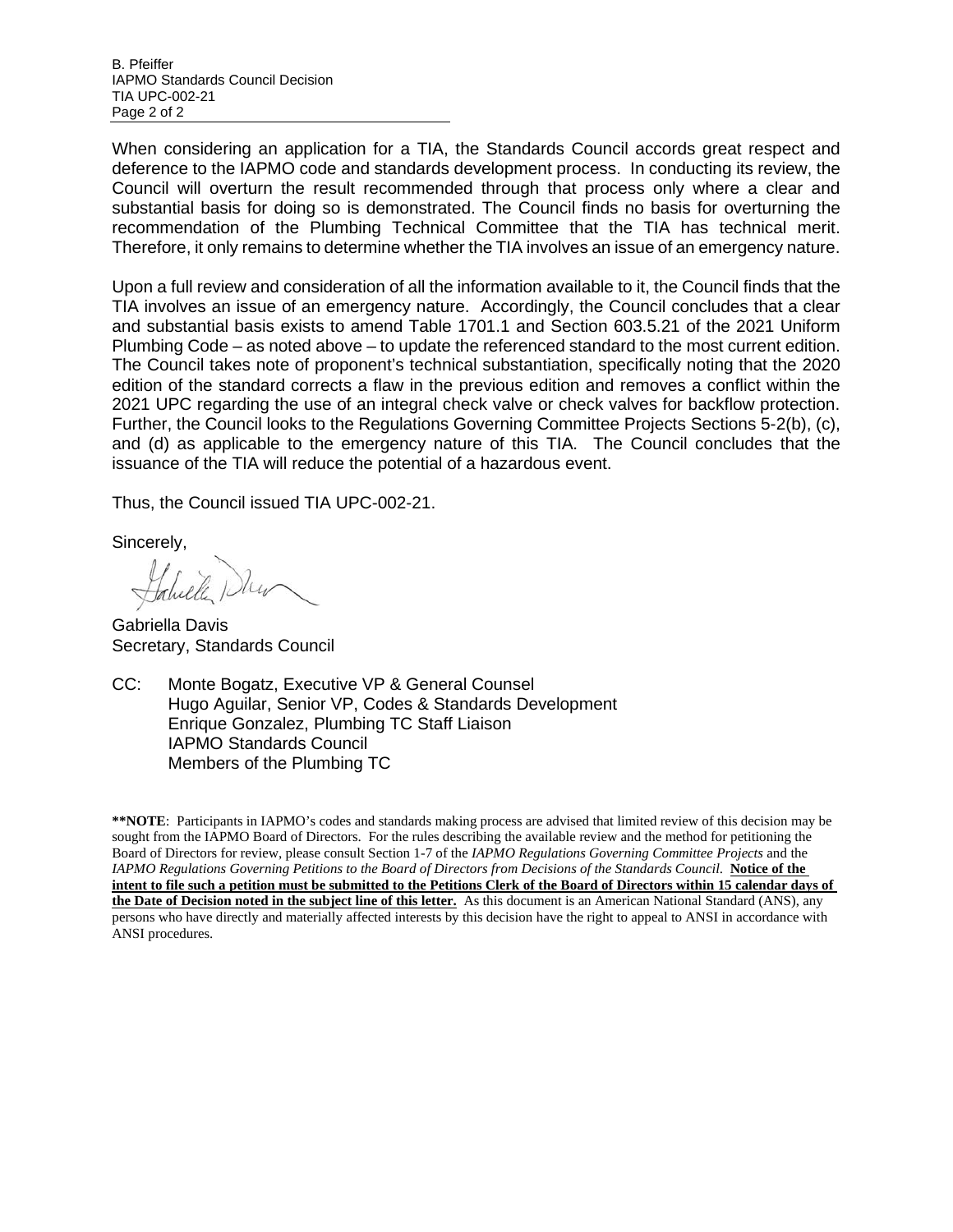### **1-7 Petitions to the Board of Directors.**

**1-7.1 General.** The Standards Council has been delegated the responsibility for the administration of the codes and standards development process and the issuance of Documents. However, where extraordinary circumstances requiring the intervention of the Board of Directors exist, the Board of Directors may take any action necessary to fulfill its obligations to preserve the integrity of the standards development process. Anyone seeking such intervention of the Board of Directors may petition the Board of Directors concerning Standards Council action on any matters. Such petitions shall be filed and processed in accordance with the Regulations Governing Petitions to the Board of Directors from Decisions of the Standards Council.

**1-7.2 Notice of Intent to File the Petition.** Anyone wishing to petition the Board of Directors concerning an Standards Council action related to the issuance of a document, shall file a Notice of Intent to File a Petition within 15 days following the Standards Council action. A Standards Council action related to the issuance of a document includes any action of the Council that issues or returns a Document or that affects the text of a Document. Petitions concerning other Standards Council actions shall be filed within a reasonable period of time.

**1-7.3 Effect of Filing.** The filing of a Petition will not serve to stay the effective date of a Document or a Tentative Interim Amendment unless the Chief Executive Officer of the Association or the Board of Directors acts, pursuant to 4-7.2 or 5-6, to delay the effective date. Any Petition pending at the time a Document or Tentative Interim Amendment becomes effective will be treated as a Petition to withdraw the Document or Tentative Interim Amendment.

**1-8 Use of Visual Aids and Demonstrations Before the Standards Council or Board of Directors.**  The policy for the use of visual aids and physical demonstrations to the Standards Council and Board of Directors shall be the same as that required for TCCs, TCs, and Task Groups, in accordance with 3-3.3.3(e) and 3-3.3.3(f).

#### **IAPMO Regulations Governing Petitions to the Board of Directors from Decisions of the Standards Council**

\*\*\*

## ADOPTED BY THE IAPMO BOARD OF DIRECTORS SEPTEMBER 4, 2000. Amended in January 2007.

**Section 1 Scope of and Authority for these Regulations.**

(a) These regulations have been issued by the Board of Directors pursuant to its authority under Article 5, 6 and 8 of the IAPMO Bylaws.

(b) These regulations set forth the procedures to be used for the filing and processing of all petitions to the Board of Directors filed pursuant to 1-7 of the Regulations Governing Committee Projects.

(c) The Board of Directors can amend these regulations from time to time and waive or supplement, in whole or in part, at any time or times at its discretion.

(d) For the purposes of these regulations, the Standards Council Secretary, or such other person as the Chair of the Board of Directors may appoint, shall act as a petitions clerk.

**Section 2 Subcommittees of the Board of Directors.** Unless the Board of Directors otherwise orders, the authority to consider and make recommendations on the disposition of a petition by the Board of Directors shall be delegated to a subcommittee of the Board of Directors, which shall be appointed, in accordance with 2.1 of these regulations. Subcommittees shall be appointed by the Chair of the Board of Directors.

**2-1 Composition of Subcommittees.** Subcommittees shall consist of three or more members of the Board of Directors. The criteria for selection and appointment of subcommittee members shall be as follows: (a) A subcommittee member shall be a person who can decide the petition on the merits in an impartial manner.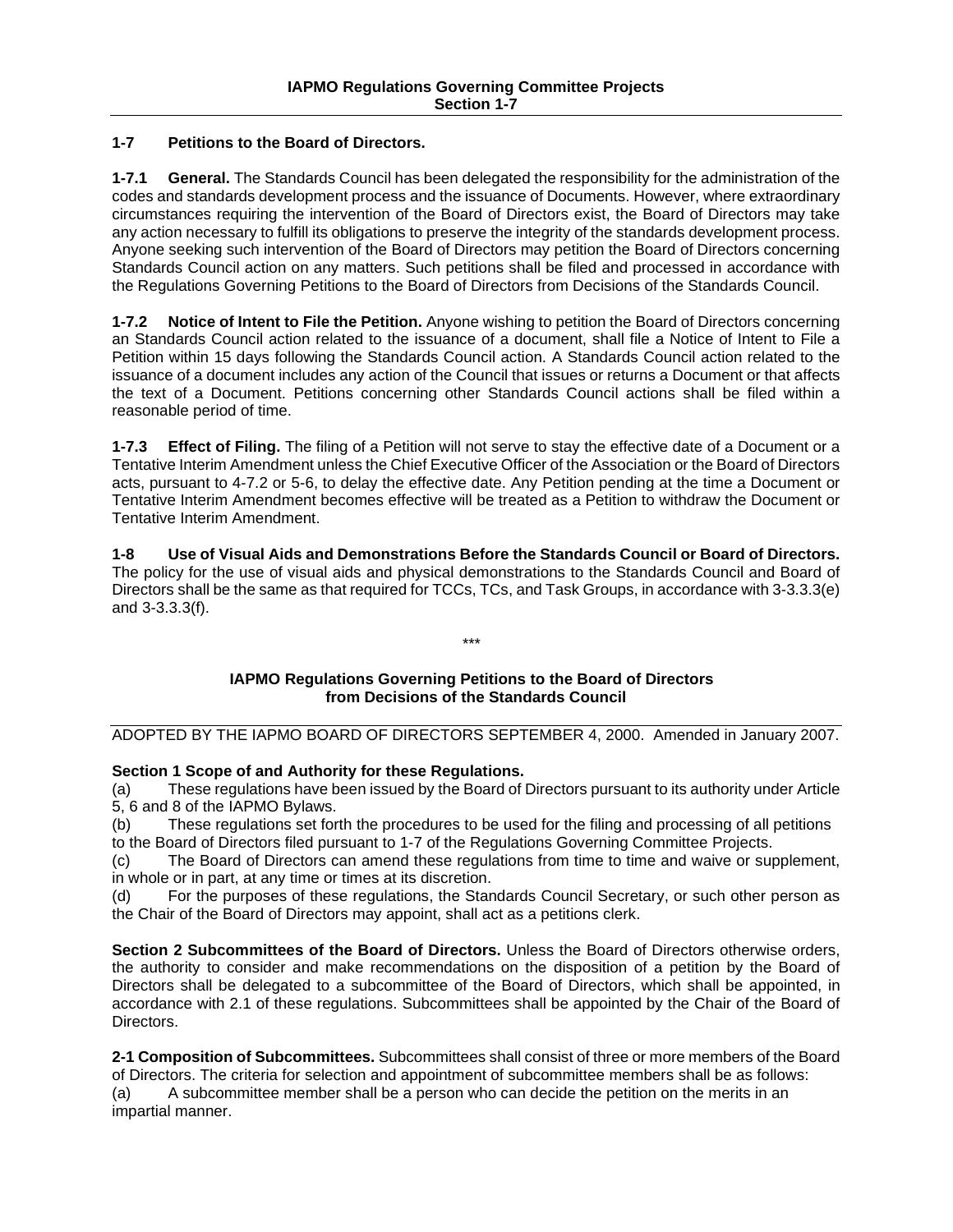(b) A subcommittee member shall not have any conflict of interest. (A conflict of interest is defined as any situation in which a decision on a petition could substantially and materially affect the member's financial or business interest.)

(c) Each subcommittee member shall, to the extent practicable, represent diverse interests within the association.

In making a decision of whether or not to serve on a subcommittee, the member may consult with the IAPMO general counsel.

**Section 3 The Scope of Review.** The petitioner shall generally confine the argument in the petition to matters that were presented below and shall not raise any new matters that could have but were not presented within the standards development process. A petition to the Board of Directors shall not be regarded as simply another opportunity to reargue a position that was rejected by the Standards Council. In considering a petition, the subcommittee shall give due deference to the judgment of the Standards Council and shall not intervene unless it can be demonstrated that extraordinary circumstances exist requiring the Board of Director's intervention to protect the integrity of the standards development process.

**Section 4 The Record.** In its consideration of the petition, the subcommittee shall have before it the entire record that was before the Standards Council, as well as all proceedings and decisions of the Standards Council on the issue. In addition, the subcommittee may consult any other records of the association that it deems pertinent to the issue, and the subcommittee may seek technical assistance from staff, the technical committee, or any other source or persons that it deems appropriate.

**Section 5 Notice of Intent to File the Petition.** Anyone wishing to petition the Board of Directors concerning a Standards Council action related to the issuance of a document, shall file a Notice of Intent to File a Petition within 15 days following the Standards Council action. A Standards Council action related to the issuance of a document includes any action of the Council that issues or returns a document or that affects the text of a document. Petitions concerning other Standards Council actions shall be filed within a reasonable period of time.

### **Section 6 Filing and Contents of the Petition.**

(a) Within 15 days following the receipt of the notice of intent to file, or within such other time as the petitions clerk may allow, the petitioner shall file the petition together with 20 copies. The petition shall be no more than 10 pages in length and shall contain, in separately denominated sections, the following:

- (1) Name, affiliation, and address of the petitioner;
- (2) Statement identifying the particular Standards Council action to which the petition relates;

(3) Argument setting forth the grounds for the petition and, in particular, addressing why there exist extraordinary circumstances requiring the intervention of the Board of Directors (see the preceding Section 3 and 1-7 of the Regulations Governing Committee Projects); and

(4) Statement of the precise relief requested.

(b) Any part of the record related to the standards development process that is referenced or discussed in the petition should be clearly cited in the petition using available markings such as the title, author, date, and page of the record. Since the full record will be available to the subcommittee during its review, attachments and appendices shall not accompany the petition, unless express permission has been obtained from the petitions clerk.

#### **Section 7 Consideration of the Petition.**

**7-1 Initial Review.** The petitions clerk may, at his or her discretion, arrange for initial review of the petition by meeting, correspondence, or telephone conference. If upon such initial review of the petition and any relevant portions of the record, the subcommittee determines that the petition has no merit, it may dismiss the petition.

**7-2 Full Review.** If initial review is not conducted, or, if upon such review, the subcommittee determines that further review is warranted, it shall afford the opportunity for responses to be filed by interested parties. Responses, together with 20 copies, shall be filed within 15 days or within such other time as the petitions clerk may allow.

(a) Responses shall be no more than 10 pages in length and shall contain, in separately denominated sections, the following: